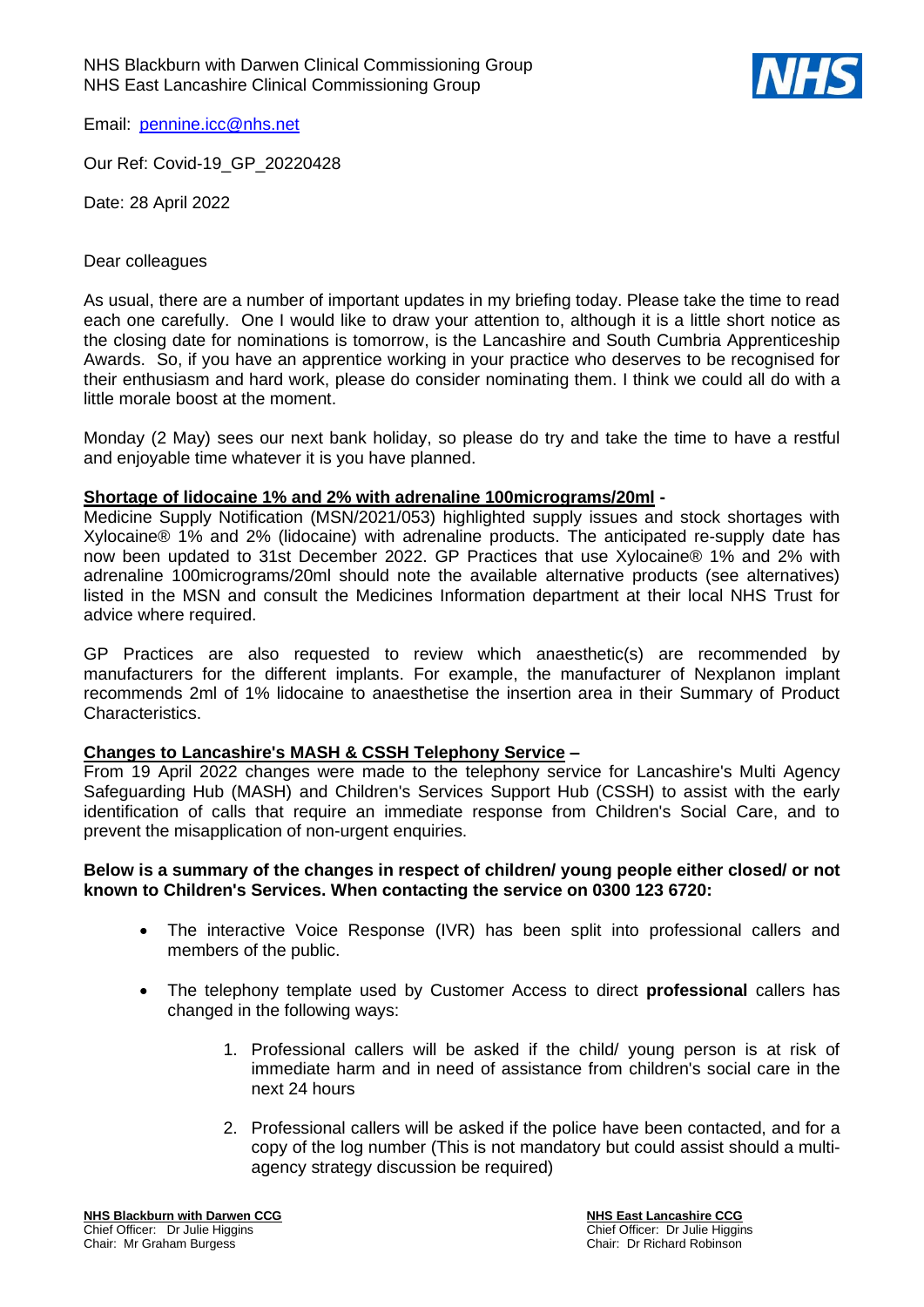

Children's Social Care will only accept telephony referrals if the child/ young person is deemed to be at immediate risk of harm. All other requests for support will require an electronic Request for Support Form which can be accessed via the following link:

[https://www.lancashire.gov.uk/practitioners/supporting-children-and-families/safeguarding](https://www.lancashire.gov.uk/practitioners/supporting-children-and-families/safeguarding-children/requesting-support-from-childrens-services/)[children/requesting-support-from-childrens-services/](https://www.lancashire.gov.uk/practitioners/supporting-children-and-families/safeguarding-children/requesting-support-from-childrens-services/)

1. If you are specifically requesting advice **only** you will be asked to provide details regarding the nature of your enquiry with reference to Lancashire's Continuum of need. This is to ensure your call is directed to the MASH Social Work Team, or Children's Services Support Hub. If a Request for Support is required following the receipt of advice – you will be advised to complete an electronic Request for Support Form using the web link above.

### **Member of the public callers:**

\*Please note, the process for calls received from members of the public has not changed\*.

### **My Diabetes, My Way -**

In April 2020 the North West Coast Clinical Network (NWCCN), commissioned a pilot of a digital structured education programme for diabetes, called My Diabetes, My Way. The contract was discontinued and replaced on 31st March 2021 due to low uptake, the decision has been made to no longer commission the programme for new patient service users but existing patients will be supported on a rolling monthly contract for as long as patients are using the platform. This means that use of My Diabetes, My Way for new patient service users has ended on 31 March 2022.

The NWCCN has completed discussions with the service provider to support existing patients moving forward. A message has gone out to patients who have been registered on the platform. This has been targeted at these patients by MyWay Diabetes.

There are other structured education activity programmes available to patients living with diabetes in the region and colleagues from [Healthier Lancashire and South Cumbria](https://ydyw.co.uk/groups) are making this information available to service users via their websites.

This includes the nationally commissioned:

- [My Type 1 Diabetes](https://mytype1diabetes.nhs.uk/)
- [Healthy Living](https://healthyliving.nhs.uk/)
- [DigiBete](https://www.digibete.org/) (paediatric offer)

If you have any questions or queries about this, please contact Ian Carolan, Clinical Network Manager, [nwccn.diabetesnetwork@nhs.net](mailto:nwccn.diabetesnetwork@nhs.net)

# **Office 2010 important end date 1 May 2022 -**

On 1 May 2022, Office 2010 will no longer be supported and will be switched off by Microsoft. If you're using this, or other unsupported products, your access to NHSmail may be disrupted.

If you are still using Outlook 2010 to access email on your desktop, this will no longer work. It is your organisation's responsibility to make sure you are using a supported product. If your organisation doesn't take action to upgrade you from Office 2010, your only available access to email will be to use Outlook Web Access via your internet browser at [https://portal.nhs.net.](https://portal.nhs.net/)

To check the version you're using and see whether you will be affected, please go to the Help menu within Microsoft Outlook and select About Microsoft Office Outlook > Verify the version info. If it looks like you're using an unsupported version, contact your organisation's IT team urgently through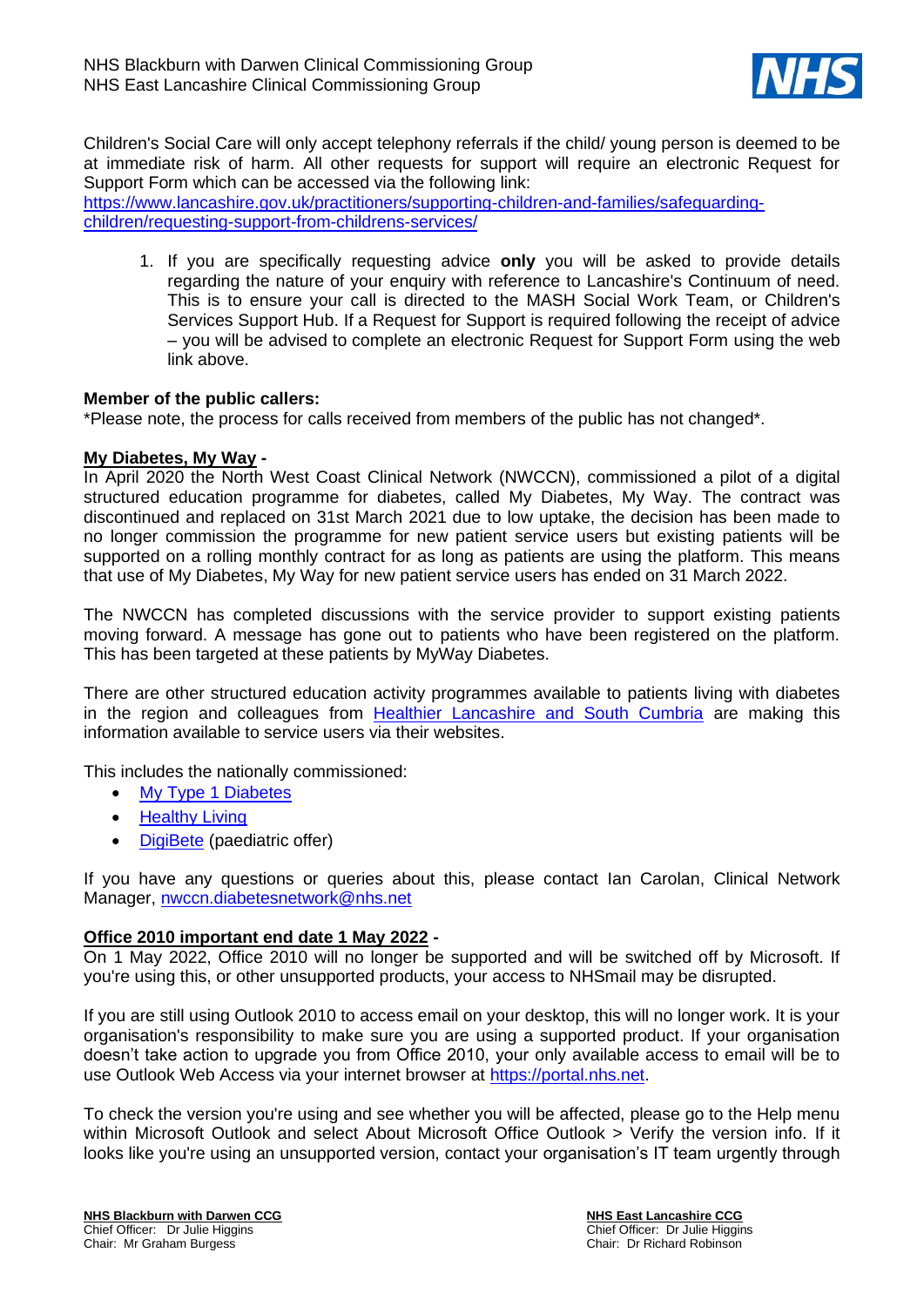

your usual process to find out what action is being taken to avoid disruption to your email service and access to Microsoft products.

Please note, versions of Office 2013 and 2016 may be able to connect to Microsoft 365 services, but only the most current version is supported. If you continue to use older versions, you may experience performance or reliability issues. Using unsupported systems also makes your organisation more vulnerable to cyber security threats.

For more information about the products due to be unsupported by Microsoft, please visit the NHSmail support pages: [https://support.nhs.net/knowledge-base/office-2010-important-end-date](https://support.nhs.net/knowledge-base/office-2010-important-end-date-reminder/)[reminder/.](https://support.nhs.net/knowledge-base/office-2010-important-end-date-reminder/)

### **Lancashire and South Cumbria Apprenticeship awards –**

Does your practice have an apprentice who deserves recognition for their dedication, hard work and enthusiasm? The Lancashire and South Cumbria Health and Care Apprenticeship Awards is taking place this year as the first system-wide celebration of our apprentices.

Nominations from the 11 award categories are open to a variety of organisations, including primary care. Nominees must be working towards or have recently (in the last 12 months) completed an apprenticeship in an NHS, health or social care organisation within the region of Lancashire and South Cumbria. The awards ceremony will take place at Stanley House in Blackburn on Friday 17 June.

For more information on each category, how to nominate and book tickets for the awards ceremony visit [www.nhsappawards.co.uk.](https://newsletter.fyldecoastccgs.nhs.uk/mailster/13842/00000000000000000000000000000000/aHR0cDovL3d3dy5uaHNhcHBhd2FyZHMuY28udWs) Don't forget to follow [@nhsappawards](https://newsletter.fyldecoastccgs.nhs.uk/mailster/13842/00000000000000000000000000000000/aHR0cHM6Ly90d2l0dGVyLmNvbS9uaHNhcHBhd2FyZHM) for regular updates on Twitter. **Nominations close on Friday 29 April and the shortlist will be announced in May.**

#### **Increase in hepatitis (liver inflammation) cases in children under investigation –**

The UK Health Security Agency (UKHSA) has published a [detailed technical briefing](https://www.gov.uk/government/publications/acute-hepatitis-technical-briefing) on the investigations into a rise in cases of sudden onset hepatitis in children, with data and findings on cases resident in England. Information gathered through the investigations increasingly suggests that the rise in severe cases of hepatitis may be linked to adenovirus infection, but other causes are still being actively investigated. More information uploaded to GP team net.

#### **End of Life MayFly training -**

The North West Coast Clinical Network for Palliative & End of Life Care has secured funding to deliver the Mayfly ACP and communication skills course for colleagues working in primary care. The free course is accredited with the Personalised Care Institute and delivery is facilitated on-line by experienced educators. Covering all aspects of Universal Principles for Advance Care Planning this one day course will prove invaluable to GPs, care coordinators, social prescribing link workers, physician associates, nursing associates and anyone who has a part to play in helping patients think about their future plans.

#### **National flu immunisation programme plan 2022 to 2023 –**

The annual Tripartite flu letter has now been published by DHSC, UKHSA and NHSEI setting out further detail for the 2022/23 season: <https://www.gov.uk/government/publications/national-flu-immunisation-programme-plan>

# **RCGP events in the North -**

[This link](https://i.emlfiles4.com/cmpdoc/7/7/0/9/9/1/files/90107_rcgp-north-course--events-sheet-2022.pdf) provides direct access to the most recent course list for all RCGP events in the North.

# **Items uploaded to GP Team Net:**

• MSN/2021/053 Xylocaine 1 and 2 lidocaine with adrenaline injection